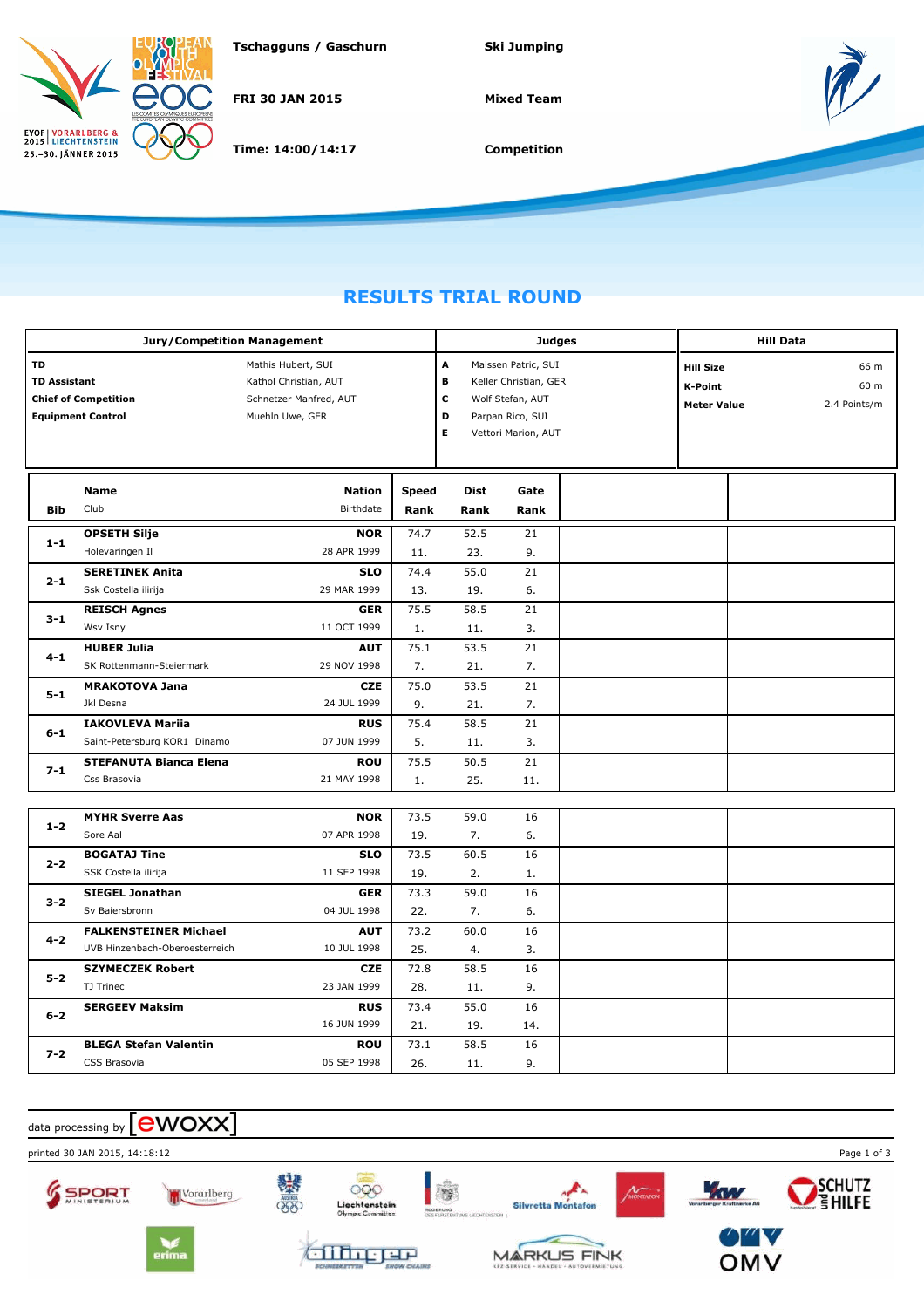

**Tschagguns / Gaschurn Ski Jumping**

**FRI 30 JAN 2015**

**Time: 14:00/14:17**

**Mixed Team**



**Competition**

## **RESULTS TRIAL ROUND**

|         | <b>Name</b>                  | <b>Nation</b> | Speed | Dist | Gate |
|---------|------------------------------|---------------|-------|------|------|
| Bib     | Club                         | Birthdate     | Rank  | Rank | Rank |
| $1 - 3$ | <b>BAKKE Tonje</b>           | <b>NOR</b>    | 74.5  | 51.0 | 21   |
|         | Elverum Hopp                 | 19 APR 1998   | 12.   | 24.  | 10.  |
| $2 - 3$ | <b>GRADISAR Maja</b>         | <b>SLO</b>    | 74.0  | 45.5 | 21   |
|         | Sk Triglav kranj             | 04 NOV 1999   | 14.   | 27.  | 13.  |
| $3 - 3$ | <b>KRAUS Henriette</b>       | <b>GER</b>    | 75.5  | 59.0 | 21   |
|         | Sg Nickelhuette aue          | 30 JAN 1999   | 1.    | 7.   | 2.   |
| $4 - 3$ | <b>MOSER Timna</b>           | <b>AUT</b>    | 74.9  | 50.0 | 21   |
|         |                              | 26 DEC 1999   | 10.   | 26.  | 12.  |
| $5 - 3$ | <b>PESATOVA Zdena</b>        | <b>CZE</b>    | 75.4  | 56.5 | 21   |
|         | Jkl Desna                    | 18 JAN 1999   | 5.    | 18.  | 5.   |
| $6 - 3$ | <b>TIKHONOVA Sofia</b>       | <b>RUS</b>    | 75.5  | 61.0 | 21   |
|         | Saint-Petersburg KOR1 Dinamo | 16 NOV 1998   | 1.    | 1.   | 1.   |
| $7 - 3$ | <b>STEFAN Raluca Iulia</b>   | <b>ROU</b>    | 75.1  | 43.5 | 21   |
|         | Css Brasovia                 | 14 JUL 1999   | 7.    | 28.  | 14.  |

| $1 - 4$ | <b>OEDEGAARD Jesper</b>       | <b>NOR</b>  | 73.3 | 59.5 | 16 |  |
|---------|-------------------------------|-------------|------|------|----|--|
|         | Gausdal Skilag                | 02 AUG 1998 | 22.  | 6.   | 5. |  |
| $2 - 4$ | <b>PAVLOVCIC Bor</b>          | <b>SLO</b>  | 73.6 | 58.5 | 16 |  |
|         | Nd Ratece planica             | 27 JUN 1998 | 16.  | 11.  | 9. |  |
| $3 - 4$ | <b>MAYLAENDER Axel</b>        | <b>GER</b>  | 73.9 | 60.5 | 16 |  |
|         | Sc Degenfeld                  | 02 AUG 1998 | 15.  | 2.   | 1. |  |
|         | <b>LEITNER Clemens</b>        | <b>AUT</b>  | 73.6 | 58.5 | 16 |  |
| $4 - 4$ | Nordic Team absam             | 07 NOV 1998 | 16.  | 11.  | 9. |  |
| $5 - 4$ | <b>HOLIK Frantisek</b>        | <b>CZE</b>  | 73.1 | 60.0 | 16 |  |
|         | Lsk Lomnice nad popelkou      | 23 OCT 1998 | 26.  | 4.   | 3. |  |
| $6 - 4$ | <b>KOTIK Kiril</b>            | <b>RUS</b>  | 73.3 | 59.0 | 16 |  |
|         |                               | 02 NOV 1998 | 22.  | 7.   | 6. |  |
| $7 - 4$ | <b>MITROFAN Nicolae Sorin</b> | <b>ROU</b>  | 73.6 | 58.5 | 16 |  |
|         | CSS Brasovia                  | 26 MAR 1999 | 16.  | 11.  | 9. |  |

| <b>Weather Information</b> |          |      |      |          |              |     |     |  |  |  |
|----------------------------|----------|------|------|----------|--------------|-----|-----|--|--|--|
|                            |          | Snow | Air  | Humidity | Wind $[m/s]$ |     |     |  |  |  |
|                            | Weather  | [°C] | [°C] | [%]      | Min          | Avg | Max |  |  |  |
| Trial round                | overcast | - 1  |      | 63       | $-0.5$       | 0.5 | 1.0 |  |  |  |